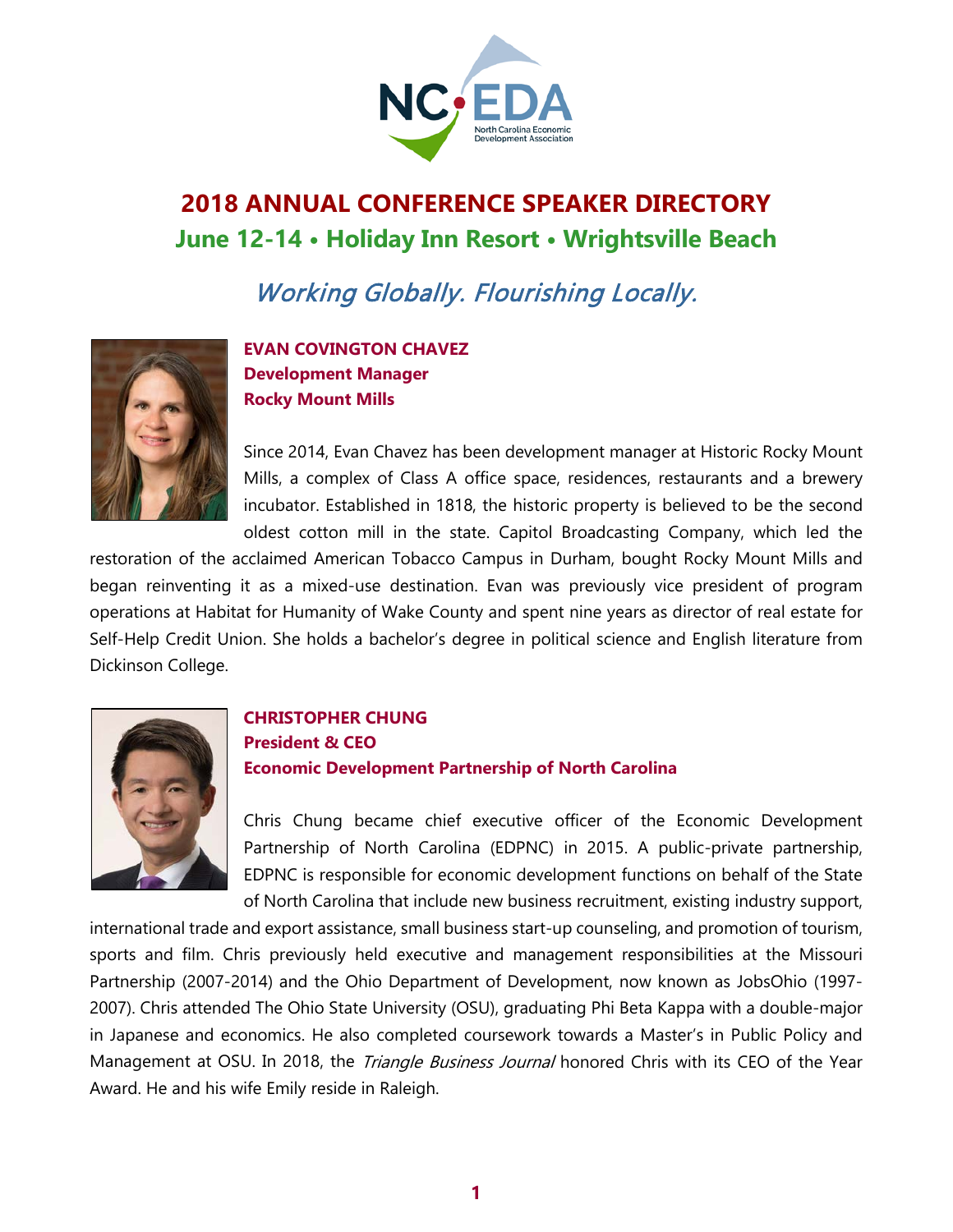

### **KAREN COLLETTE Division 3 Engineer North Carolina Department of Transportation**

Karen Collette is the division engineer for the Division 3, which covers Brunswick, Pender, Onslow, Duplin and Sampson counties. She has spent the first 20 years of her career working in various capacities as an engineer with DOT. She also worked 3 years in construction. Karen was appointed last year to Division Engineer for

Division 3, the first female to become a division engineer in NCDOT history. Karen was born and raised in Wilmington, and is a civil engineer with a degree from NC State University.



### **PAUL COZZA Executive Director NC Ports Authority**

Paul Cozza has been executive director of the NC Ports Authority since April 2014. Under his leadership the Authority has embarked on a \$200 million infrastructure investment plan, welcomed the largest vessels in the Port of Wilmington's history, saw the reintroduction of intermodal rail, and earned the best two tonnage and

financial years on record. The Ports recently added five container service lines. Prior to joining the Ports Authority, Paul was president of The CSL Group, a marine dry bulk logistics company and the world's largest owner and operator of self-unloading vessels. He also served in management positions for The Maersk Group, Sea-Land Service Inc. and CSX Corporation. Paul is a graduate of the US Military Academy at West Point and holds an MBA from Fairleigh Dickinson University. He also completed the executive program at the University of Michigan's Ross School of Business. Paul and his wife reside in Kure Beach and have two college-age children.



#### **DANNY DING Director NC China Office**

Danny Ding has served as the Director of North Carolina China Office (Investment) since 2017. He strives to promote North Carolina's brand name in China while reaching out to Chinese business leaders to develop their North Carolina investment plans. Danny has also represented the NC Department of Agriculture in

China since 2013. As the co-founder and secretary-general of American States Association in China (ASAC), he is closely involved in US-China subnational economic development partnership. Previously, Danny served as the Director of Massachusetts China Office. Educated in the United Kingdom, he lives in Beijing with his wife and daughter.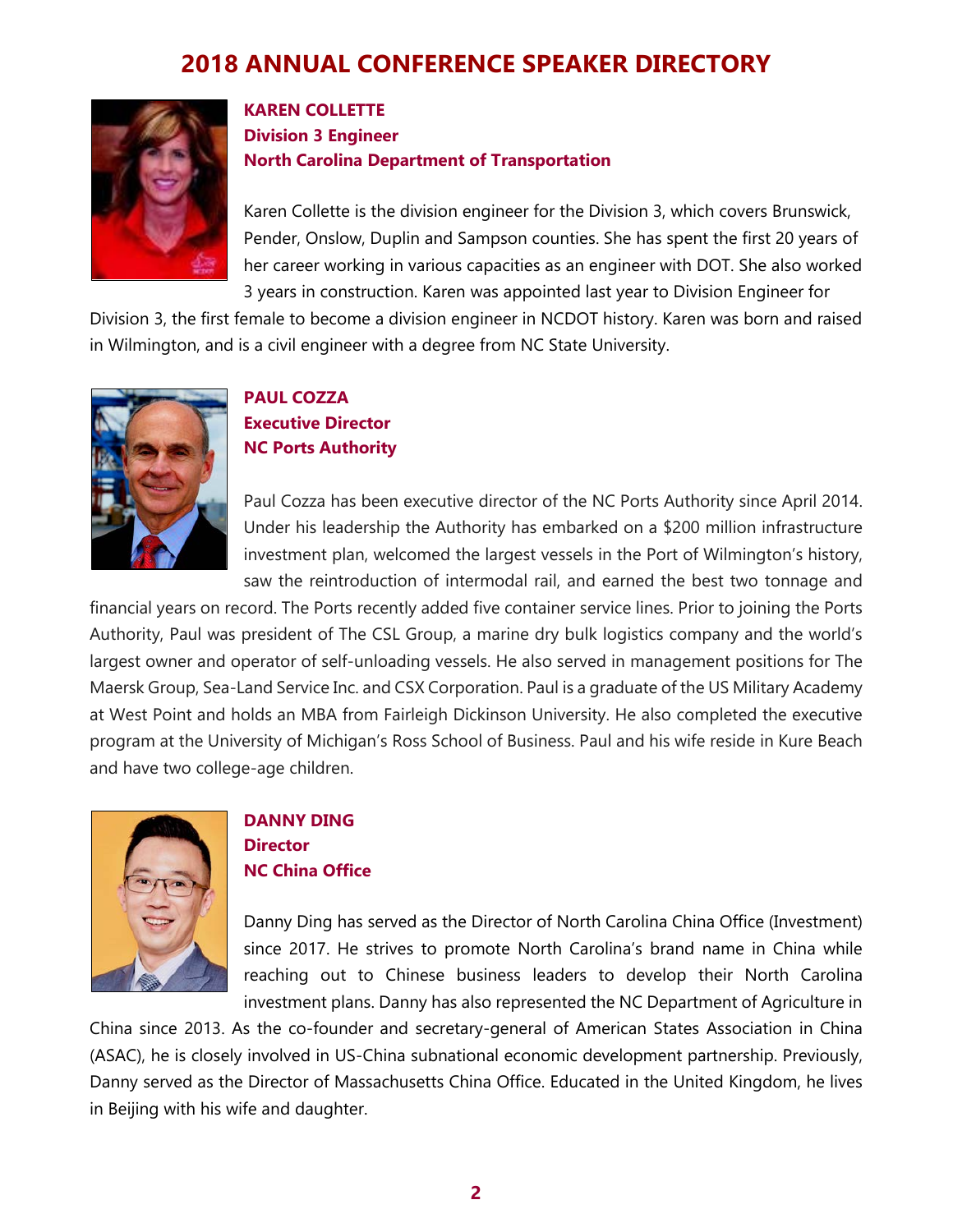

### **SCOTT DORNEY Executive Director NC Military Business Center**

Scott Dorney has led the NC Military Business Center (NCMBC) since December 2004. Headquartered at Fayetteville Tech Community College, NCMBC is a statewide component of the NC Community College System that connects businesses to federal contracts, connects military and other jobseekers to

employment and helps recruit defense contractors to North Carolina. Prior to joining NCMBC, Scott was chief of support services for the City of Fayetteville for six years. He served nearly 22 years on active duty as a commissioned officer in the US Army. Scott graduated from The Citadel and holds a Masters in International Affairs from Columbia University. He and his wife, Lee, have two grown daughters.



### **CHRIS JOHNSON Director Johnston County Economic Development**

Chris Johnson has been director of Johnston County Economic Development since September 2013. He leads the fast-growing county's job creation, capital investment and economic diversification strategies, coordinating with a wide range of public and private partners locally, regionally and statewide. Under Chris'

leadership, Johnston County has attracted nearly \$3 billion in industrial investment from new and expanding industries such as Novo Nordisk, Grifols, Berry Global, 3C Packaging and OPW. He also currently chairs the Economic Development Advisory Committee (EDAC) of the Research Triangle Regional Partnership (RTRP). From 2000-2013, Chris was executive director of the Downtown Smithfield Development Corporation, where he oversaw the arrival of \$20 million in investment from public and private sources. He holds a BS in industrial technology education from East Carolina University. A native of Jackson, Chris and his wife have two college-age children.



### **HYUN-SOOK KIM Director NC Korea Office**

Hyun-Sook Kim has a 20-year track record in trade and investment marketing. She was previously director for the Korea offices of the states of Missouri and Utah, developing business contracts for US suppliers and Korean importers. Hyun-Sook facilitated numerous business cooperation agreements between state

governments and Korean business organizations. She holds a BS in animal resources from Kon Kuk University in Seoul and studied international management at the graduate school of Hankuk University of Foreign Studies. Hyun-Sook chairs the Association of American State Offices in Korea (ASOK), which consists of sixteen US state government offices in Korea.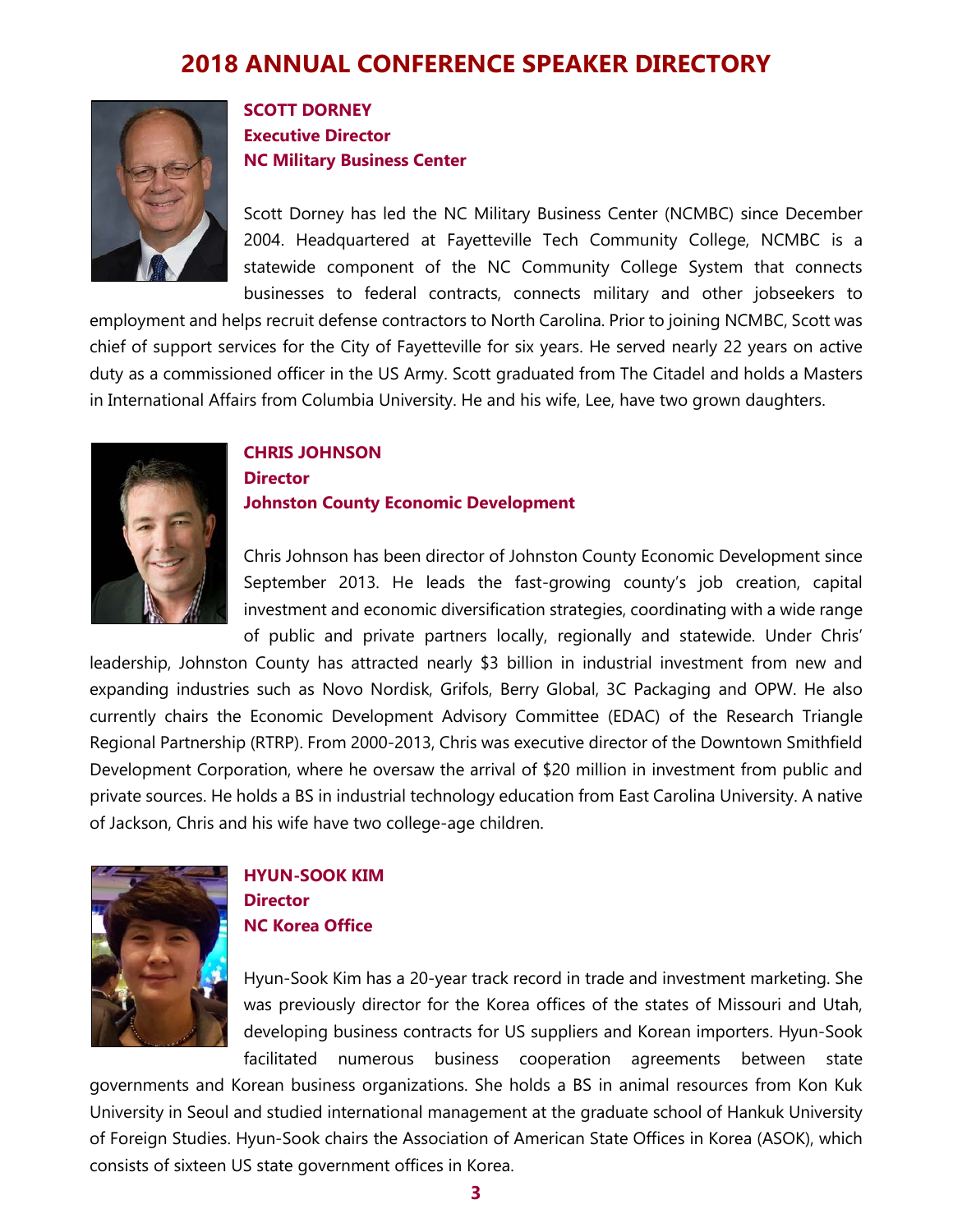

## **COLIN KISER Business Development Manager**

**Economic Development Partnership of North Carolina**

Colin Kiser joined the EDPNC Business Recruitment team in January 2016 after previously working as an employee benefits consultant. At EDPNC, he recruits companies that bring quality jobs and investment to North Carolina. With strategic knowledge of the business strengths and advantages of the state's various regions,

Colin works with company executives and location consultants in site and building selection, labor analyses, workforce training, infrastructure needs, taxes and incentives negotiation. He received his bachelor's degree from Columbia International University in South Carolina. Colin lives in Raleigh with his wife and their two kids. In his free time, he enjoys playing soccer and exploring the great outdoors.



### **MICHAEL LEMANSKI CEO and Chief Investment Officer Rivermont Capital**

Michael Lemanski has led Rivermont Capital since June 2017. The real estate investment management firm focuses on redevelopment projects in the southeastern United States through a data-driven, master redevelopment approach. Rivermont targets areas and projects that are mostly inaccessible to

institutional investors. In 2011, Michael founded DFI (Development Finance Initiative), a UNC-affiliated development advisory firm representing public sector clients interested in engaging the private sector in local redevelopment projects. Under his direction, DFI successfully created a \$1 billion+ portfolio of redevelopment projects in 50+ downtowns across NC, VA, and SC. Michael has taught and lectured on real estate development, urban revitalization and real estate finance for UNC, the Urban Land Institute and Duke University. He earned a BS in chemical engineering from NC State University and holds an MBA from UNC Chapel Hill and an MDS in Environment Science from NC State.



### **WILL MILLER Deputy Secretary NC Department of Commerce**

Will Miller has been Deputy Secretary of Commerce since April 2017. An executive with extensive experience in the business, non-profit and government sectors, Will's background in commercial real estate includes a partnership role at Beacon Partners in Charlotte, where he worked extensively with economic developers and

real estate professionals. In 2005, he founded Social Venture Partners (SVP), the Southeast's first venture philanthropy initiative. To date, SVP has invested nearly \$1.5 million in over a dozen non-profits in Mecklenburg County. Working at the behest of Charlotte Mayor Anthony Fox, Will successfully secured Charlotte's bid to host the 2012 Democratic National Convention, which would have the largest economic impact of any single event ever held in North Carolina. He is a native of Winston-Salem and is a graduate of Davidson College.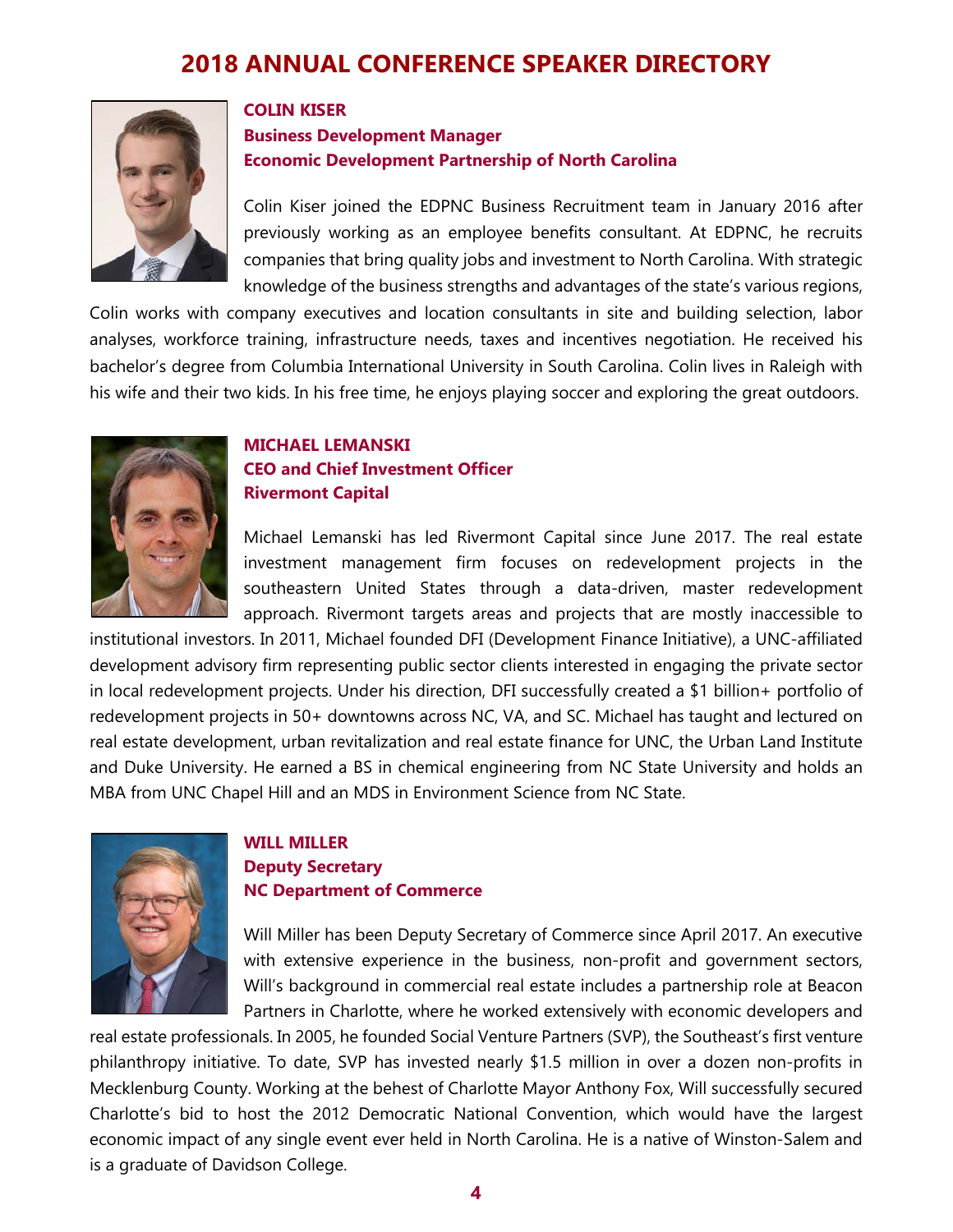

#### **SCOTT SAYLOR President**

#### **North Carolina Railroad Company**

Scott Saylor has been president of the NC Railroad Company since 2000. He previously served as the company's executive vice president and general counsel. Scott's management responsibilities extend across all operations, planning, and collaboration with public and private partners in bringing rail-served industries to

North Carolina. The NC Railroad Company earns over \$19 million in annual revenues and employs a staff of 19. Its 317-mile rail line, a major industrial transportation artery, extends from Charlotte to the Port of Morehead City. Scott holds a BS from UNC Chapel Hill and earned his JD from NC Central University School of Law. He also completed the Young Executive Program at the Kenan-Flagler Business School at UNC. Scott and his wife Fran live in Raleigh. The couple has two sons.



### **SUMIO SHIBATA Director NC Japan Office**

Sumio Shibata has directed trade and investment for North Carolina's Japan Office since 2002. From 1999 to 2001, Sumio was senior trade advisor at the NC Department of Commerce, promoting North Carolina exports as part of the Japan External Trade Organization. Prior to that, he worked at Nissho Iwai Corporation,

one of Japan's largest import-export companies (now Sojitz Corporation) for more than 30 years. Sumio was president of the American State Offices Association in Japan from 2007 to 2009. Fluent in Japanese, English and Spanish, he was educated at Kobe University of Commerce.



### **ALLEN THOMAS**

### **Executive Director North Carolina Global TransPark Authority**

Allen Thomas has a long record of service to eastern North Carolina in both the public and private sectors. Prior to becoming executive director of the Global TransPark in June 2017, he served three terms as mayor of Greenville. While mayor, he launched an economic development strategy for the city that resulted in more

than \$850 million in new development and revitalized the city's riverfront. An advocate of regionalism, Allen helped lead in the creation of Quad East, an alliance of cities and counties working to advance mutual economic interests. His leadership on transportation issues resulted in better connections between eastern North Carolina and the national ground transportation grid. Earlier in his career, Allen co-founded IQMax Healthcare Technologies and worked as a business recruiter at the NC Department of Commerce. Allen received his undergraduate degree in business management at East Carolina University and went on to earn his master's in Business from UNC Chapel Hill. As a Cahn Fellow, he completed the Senior Executive Program for State and Local Government at Harvard's Kennedy School of Government. Allen and his wife, Janet, are parents to two daughters and a son.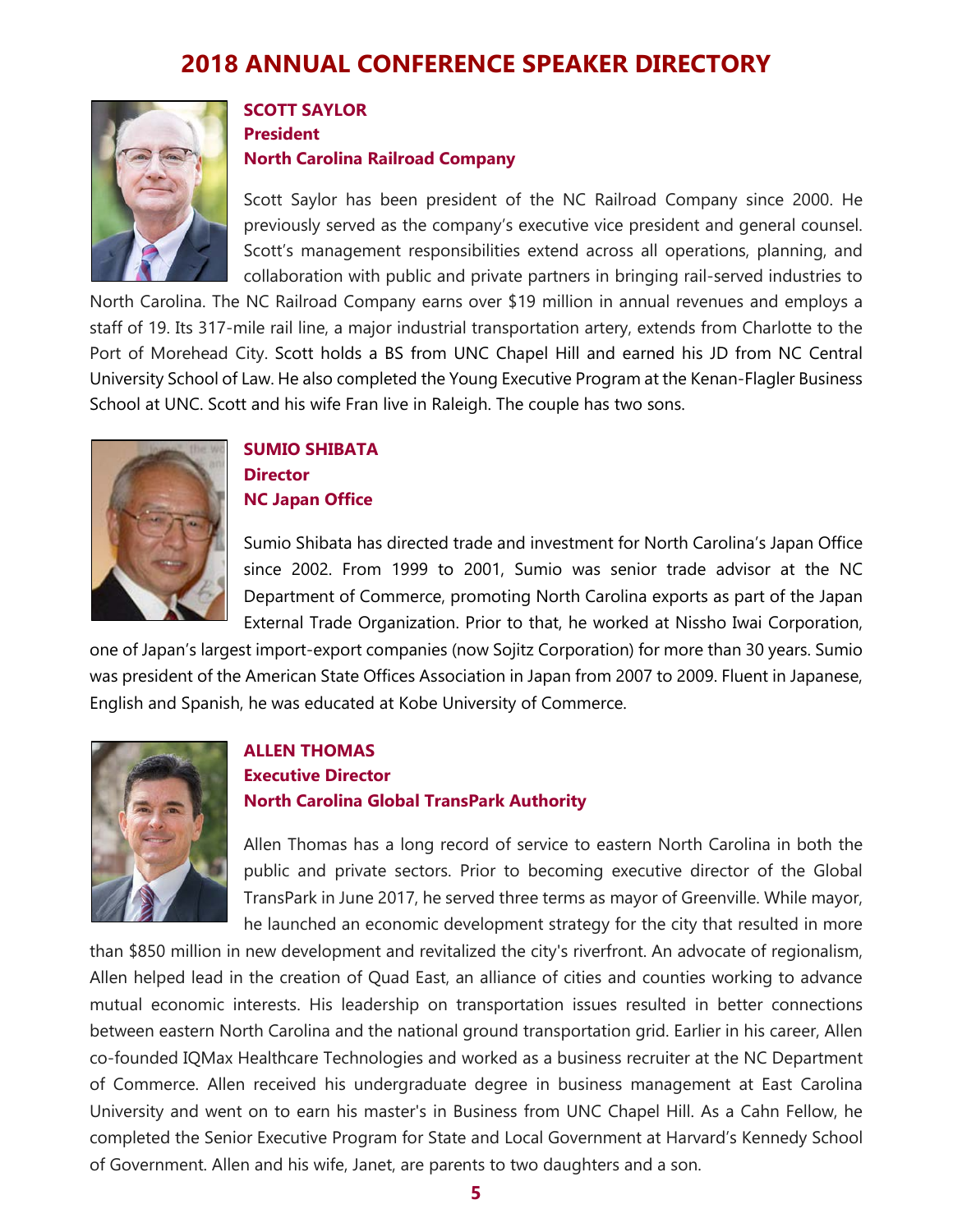

### **NORRIS TOLSON CEO and President Carolinas Gateway Partnership**

Norris Tolson is the CEO and President for the Carolinas Gateway Partnership. Most recently he served as a senior advisor for economic development with the Williams Mullen law firm, and prior to that he was President & CEO of the North Carolina Biotechnology Center. Norris also served as North Carolina's Secretary of

Commerce, Secretary of Revenue and Secretary of Transportation. He was elected to the NC General Assembly and served in the House of Representatives from 1994 until 1997 representing parts of Edgecombe, Nash, Pitt and Wilson Counties at the time. He graduated from NC State University and served in the US Army Counter Intelligence Corps from 1963-1965. Norris and his wife have three children and five grandchildren.



#### **MIKE WALDEN Economist, NC State University**

Mike Walden began his faculty career at NC State in 1978. He is currently William Neal Reynolds Distinguished Professor in the Department of Agricultural and Resource Economics and a member of the graduate economics faculty at the Poole College of Management. He also is a visiting professor at Duke University. Mike's teaching, research and extension responsibilities span consumer economics,

economic outlook and public policy. The most recent of his eight books, North Carolina in the Connected Age, was published last year by UNC Press. Mike directs the semiannual economic forecast, The North Carolina Economic Outlook. He has made numerous national television appearances and been quoted in USA Today, The Boston Globe, The Wall Street Journal, The Washington Post and other papers. Mike has served on several local and state level commissions and worked on the staffs of the State and Local Fiscal Modernization Study Commission and the UNC Tomorrow Commission. His numerous academic and public awards include the UNC Board of Governor's Award for Excellence in Public Service and the Order of the Long Leaf Pine. Mike earned his Ph.D degree from Cornell University.